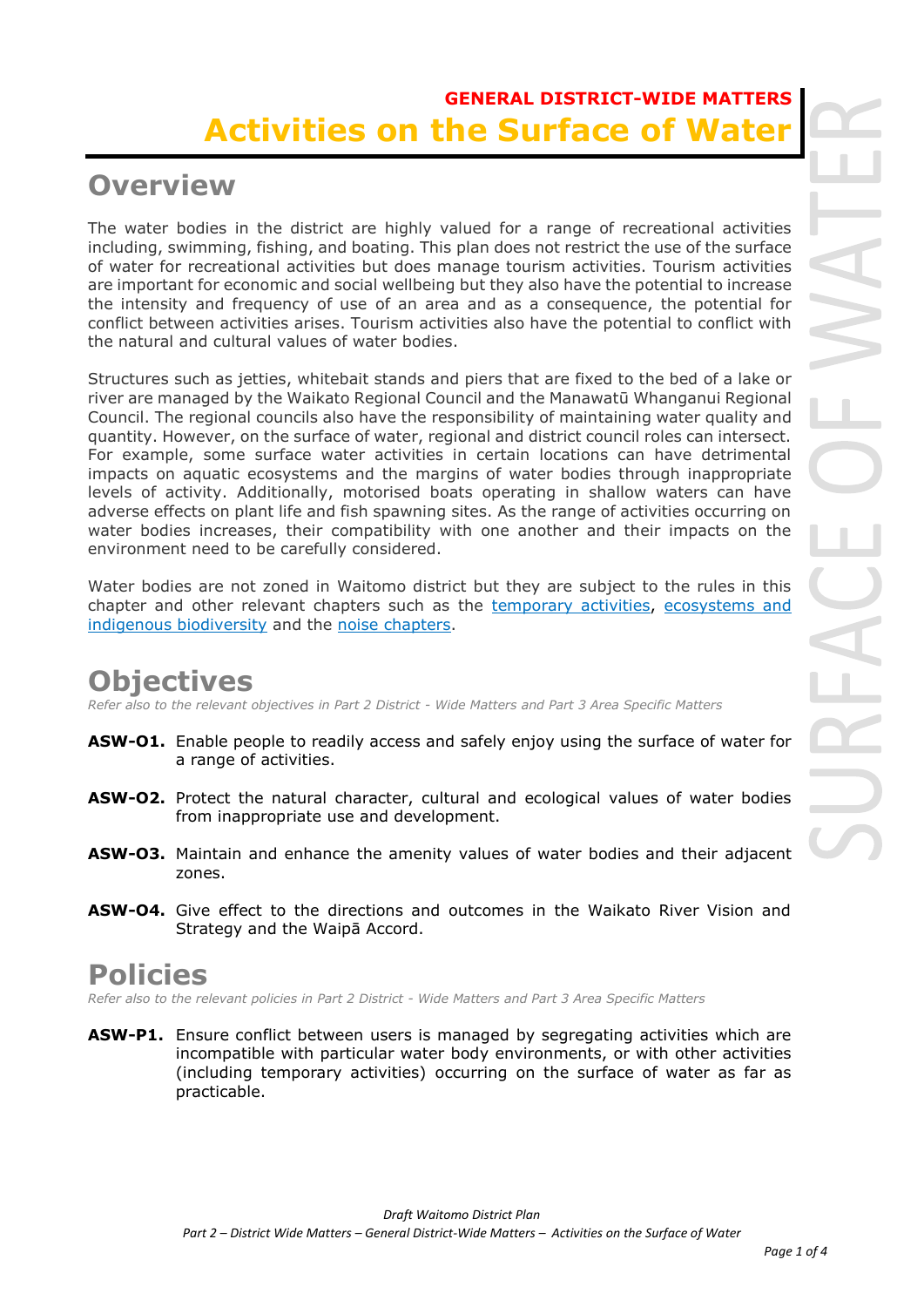- **ASW-P2.** Ensure any activities (including temporary activities) proposing to locate on the surface of the water, including structures and tourism activities, are appropriate having regard to the:
	- 1. Particular natural character, ecological, cultural, historical, amenity and/or recreational values of the water body and the impact of the activity on these values; and
	- 2. Purpose of the activity and whether it has a functional need to locate on the surface of the water; and
	- 3. Ability to provide, maintain, or enhance public access to the water body; and
	- 4. Ability to restore and rehabilitate the water body and/or off-set any adverse effects; and
	- 5. Ability to maintain or enhance the natural character and natural functions of the water body and its margins; and
	- 6. Potential to create new or exacerbate existing natural hazards, including flooding or streambank erosion.
- **ASW-P3.** Provide for the use of the surface of water for private recreational activities, outdoor education activities, navigational aids, signs and surface safety structures.
- **ASW-P4.** Where an activity or structure may adversely affect areas of cultural or spiritual values or associations of importance to mana whenua, ensure appropriate consultation and/or cultural advice is obtained from mana whenua as kaitiaki.

# **Rules**

The rules that apply to activities on the surface of water are contained in the tables listed below. To undertake any activity, it must comply with all the rules listed in:

- ASW Table 1 Activities Rules; and
- Any relevant provision in Part 2 District-Wide Matters; and
- Any relevant provision in Part 3 Area Specific matters;

Where an activity breaches more than one rule, the most restrictive status shall apply to the activity.

Refer to [Part 1](javascript:void(0)) - How the Plan Works for an explanation of how to use this Plan, including activity status abbreviations.

*Note: Where the structure is attached to the bed of a lake or river, a resource consent may also be required from the Waikato Regional Council or Manawatū Whanganui Regional Council.*

### **Pursuant to Section 86B(3) of the RMA, the following rules that protect or relate to water have immediate legal effect: ASW-R1 to ASW-R7.**

#### **ASW - Table 1 - Activities Rules**

|         | The rules in this table apply to activities on the surface of water in all zones |
|---------|----------------------------------------------------------------------------------|
| ASW-R1. | <b>Permitted activities on the surface of water</b>                              |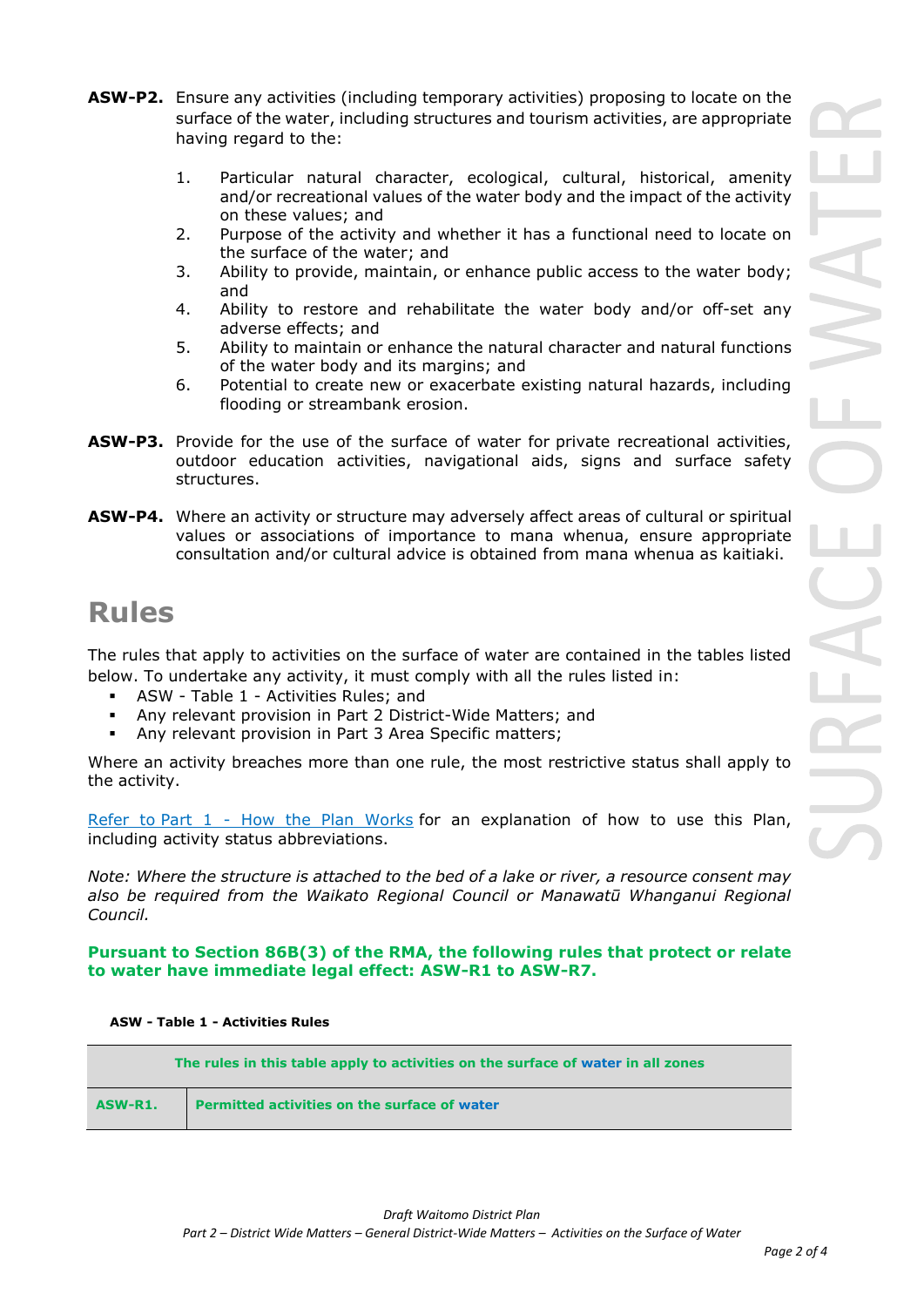#### **Activity status: PER**

#### **Where:**

- 1. The activity is for private recreational use including swimming, canoeing, rafting, boating, kayaking and jet boating; or
- 2. The activity is an outdoor education activity; or
- 3. The activity is carried out by a local authority or organisation exercising powers, functions and duties required as part of their responsibilities under any relevant statutory provisions; or
- 4. The activity is a navigational aid, sign or surface structure erected or permitted by the Harbour Master.

#### **Activity status where compliance is not achieved: N/A**

|                                                                                                                                                            | ASW-R2.       | Structures on the surface of the water                                                          |                                                                                                                                                                                                                                                                                                                                                                                                                                                                                                                                                                                                                       |                                                                                                                                                                                                                                                                                             |
|------------------------------------------------------------------------------------------------------------------------------------------------------------|---------------|-------------------------------------------------------------------------------------------------|-----------------------------------------------------------------------------------------------------------------------------------------------------------------------------------------------------------------------------------------------------------------------------------------------------------------------------------------------------------------------------------------------------------------------------------------------------------------------------------------------------------------------------------------------------------------------------------------------------------------------|---------------------------------------------------------------------------------------------------------------------------------------------------------------------------------------------------------------------------------------------------------------------------------------------|
|                                                                                                                                                            | <b>Where:</b> | <b>Activity Status: PER</b><br>Activity status where compliance is not achieved:<br><b>RDIS</b> |                                                                                                                                                                                                                                                                                                                                                                                                                                                                                                                                                                                                                       |                                                                                                                                                                                                                                                                                             |
| 1.                                                                                                                                                         |               | The structure is an intake or discharge                                                         |                                                                                                                                                                                                                                                                                                                                                                                                                                                                                                                                                                                                                       | Matters over which discretion is restricted:                                                                                                                                                                                                                                                |
| structure less than or equal to 2 m <sup>2</sup> ; or<br>The structure is a micro hydro generation plant<br>2.<br>less than or equal to 2 m <sup>2</sup> . |               | (a)<br>(b)<br>(c)<br>(d)<br>(e)                                                                 | Effects on existing recreational values; and<br>The benefits from the proposed structure; and<br>Whether the proposed structure would adversely<br>impede or affect the flow of flood waters; and<br>The extent to which the activity impacts on natural<br>character, cultural and amenity values; and<br>Effects on water bodies which have cultural<br>spiritual and/or historic values and interests or<br>associations of importance to mana whenua, the<br>impact on those values, and the outcome of any<br>consultation and/or cultural advice provided by<br>mana whenua as kaitiaki, including with respect |                                                                                                                                                                                                                                                                                             |
|                                                                                                                                                            |               |                                                                                                 | (f)<br>(g)<br>(h)<br>(i)                                                                                                                                                                                                                                                                                                                                                                                                                                                                                                                                                                                              | to mitigation measures; and<br>Effects on public access to any water body; and<br>Effects on any scheduled site or feature; and<br>Whether the activity adversely affects any<br>adjoining land-based activities; and<br>The extent to which alternative locations have<br>been considered. |

| ASW-R3.                     | Temporary events on the surface of water |  |  |  |  |
|-----------------------------|------------------------------------------|--|--|--|--|
| <b>Activity Status: PER</b> |                                          |  |  |  |  |

#### **Where:**

1. The temporary event complies with the provisions applicable to the relevant zone adjacent to the surface of water. See the temporary activities chapter.

| ASW-R4.                     | Noise on the surface of water |  |  |  |  |
|-----------------------------|-------------------------------|--|--|--|--|
| <b>Activity Status: PER</b> |                               |  |  |  |  |